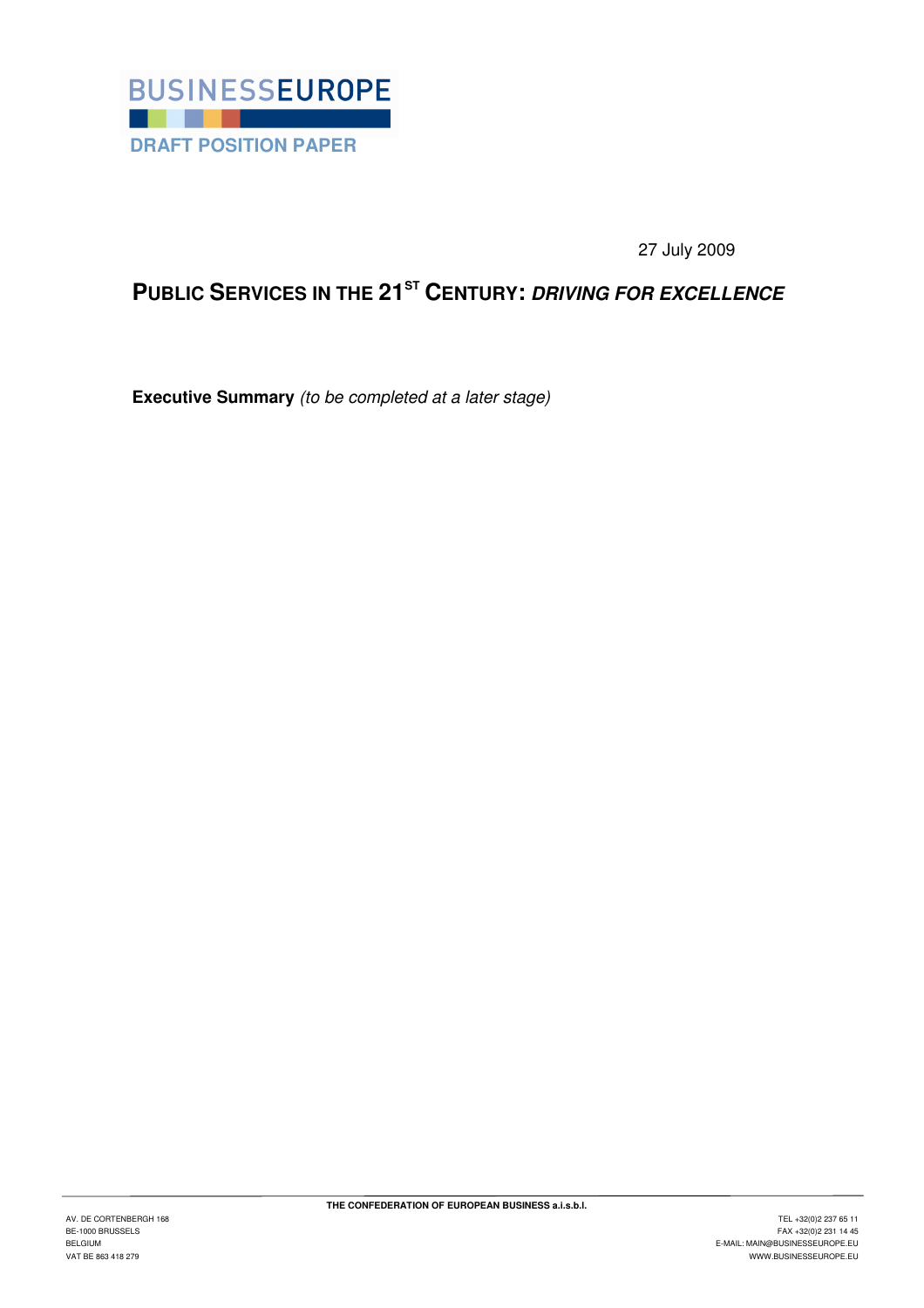

## **INTRODUCTION**

Provision of efficient and innovative public services is of fundamental importance for European society, the well-being of its citizens and the competitiveness of EU businesses. It enhances our quality of life and greatly contributes to promoting territorial and social cohesion in the Union.

It is for each Member State to decide what public services are considered to be of vital importance for society and therefore of general interest.<sup>1</sup> It is for public authorities to decide on the scope of a service of "general interest", and it is for them to organise those services and to decide in particular whether to provide such services themselves or to contract out their provision to a public or private entity.

The proposed Treaty of Lisbon acknowledges the key role of those services in the European social model under the Protocol on Services of General Interest.<sup>2</sup> The protocol distinguishes between Services of General Economic Interest (SGEIs) and non-economic services.

SGEI are referred to in Articles 16 and 86(2) of the current EC Treaty and they are subject to Community legislation, in particular Single Market rules such as competition and state aid or public procurement laws. SGEIs are not defined in the Treaty or in secondary legislation. However, in Community practice there is broad agreement that the term refers to services of an economic nature which the Member States or the Community subject to specific public service obligations by virtue of a general interest criterion.

The EC Communication of 20.11.07 on "SGI and social services of general interest "indicates that for a specific service to be classified as a SGEI, it must be provided against remuneration (whether users pay for it directly or not). That same communication classifies as SGEIs network industries – electricity, gas, telecommunications, transport, postal services – waste management, provision of water and wastewater services. Beyond this, each service must be looked at specifically: for instance, social services may be classified as economic or noneconomic, depending on the circumstances. In contrast, "non-economic" services of general interest refer to functions which are exclusive state prerogatives like police or justice; they are not addressed in this paper.

Services in general account for around 70% of EU GDP and employment, of which public services form an integral part<sup>3</sup>. The EU is highly dependent on competitive and innovative public services as these greatly contribute to growth and job creation.

This paper offers a roadmap for the provision of better public services in the 21<sup>st</sup> century by showing areas of challenge and by making the case for developing stronger cooperation between the public and private sectors to serve that goal.

 $\overline{a}$ 

<sup>&</sup>lt;sup>1</sup> European Commission (2007), Communication of General Interest [COM(2007)725]

 $2$  Treaty of Lisbon amending the Treaty on the European Union and the Treaty establishing the European Community (2007/C 306/01).

<sup>&</sup>lt;sup>3</sup> European Commission Economic Paper (2007) "Steps towards a deeper economic integration: the Internal Market in the 21st century. A contribution to the Single Market Review".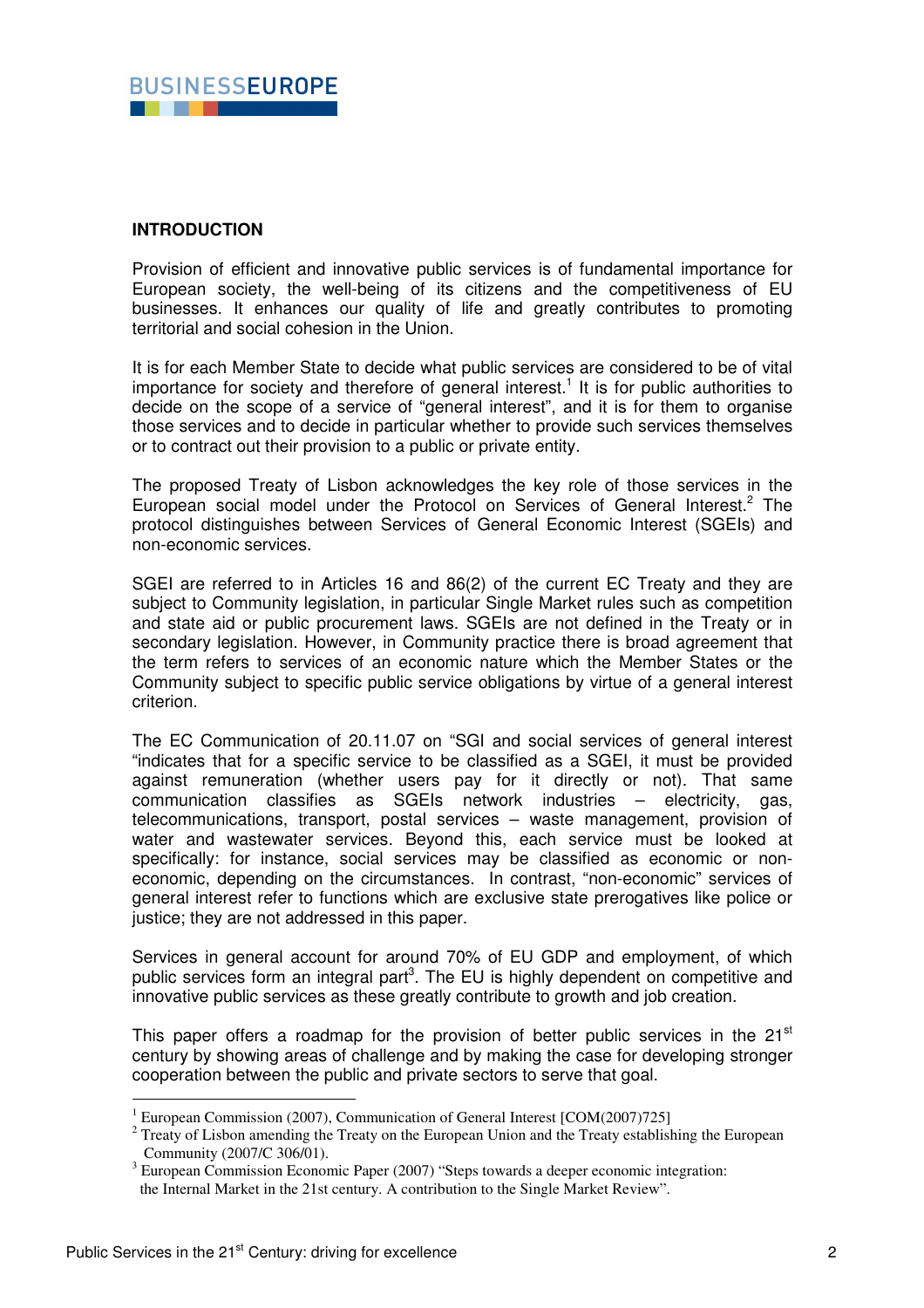

# **CURRENT CHALLENGES FACING OUR SOCIETY**

Our society faces various challenges from the environment, climate change, an ageing population and energy shortages which require public authorities to develop adequate and timely responses and well-planned strategies for the delivery of public services.

## Society is changing and becoming more demanding

In the coming decades the composition of European society will change significantly. These changes will have important consequences for our economy and the European welfare system, and call for early anticipation and adjustment.

Life expectancy is increasing due to higher quality of food, healthier working and living conditions, and more and better access to health services. By 2060, the EU will have moved from having four working-age people (aged 15-64) for every person aged over 65 to a ratio of only two to one, putting great pressure on public expenditure.<sup>4</sup>

Citizens have become more demanding and expect the public sector to evolve and improve constantly. The public wants more affordable, high quality, accessible, innovative and increasingly personalised public services.

For instance, public services increasingly need to be adapted for use by physically handicapped citizens. Public services are often operated in line with charters that set quality standards and may provide for compensation to users for failure to meet those standards.

A recent Eurobarometer shows that a significant proportion of consumers consider prices of some basic economic public services to be either not affordable or excessive  $(31\%$  for electricity and 33% for gas)<sup>5</sup>. These data may increase in the light of the current difficult economic situation.

#### Environmental, climate and energy challenges

European economies have to embark on a major drive to protect our environment and to ensure that energy supplies match future needs in a sustainable manner. A fundamental change in the way the world uses and produces energy is needed to effectively respond to climate change.

EU policy-makers have set clear and ambitious targets. Commitments have been made to reduce absolute greenhouse gas emissions by 20% by 2020 compared with 1990. To reduce global emissions, global net additional investment may need to rise to around 175 billion euro per year in 2020 according to independent estimates.<sup>6</sup> This commitment is supported by EU legislation targeting certain energy-intensive sectors under the Emission Trading System (ETS), setting objectives for each member state in

 4 European Commission (2009), Communication, Ageing Report 2009 [COM(2009)180/4]

<sup>&</sup>lt;sup>5</sup> EC, 2007a, Eurobarometer 260, "Consumers opinions on Services of General Interest".

<sup>&</sup>lt;sup>6</sup> European Commission (2009), Communication, Towards a comprehensive climate change agreement in Copenhagen COM(2009) 39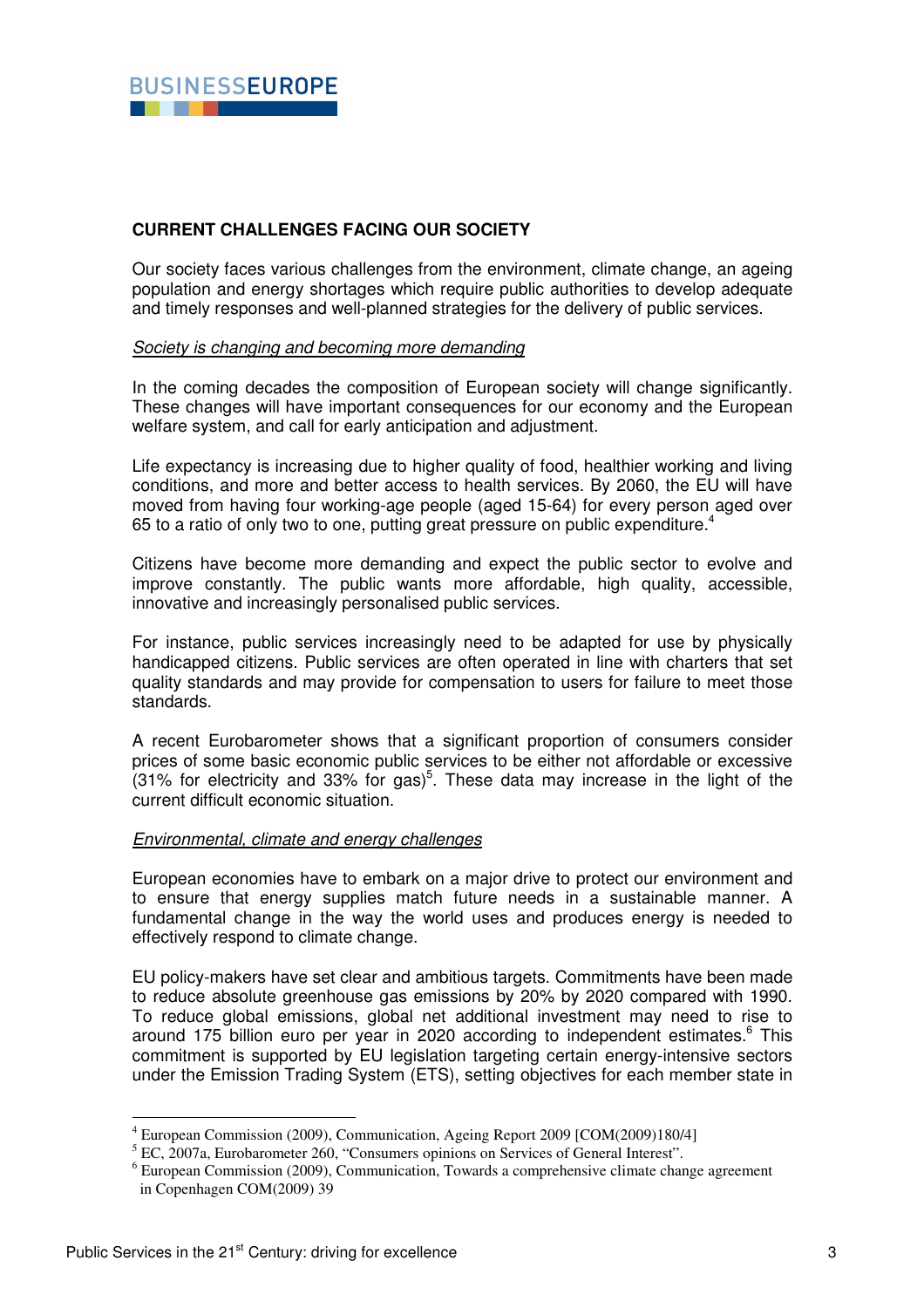

terms of development of renewable energy sources, and in terms of abatement of greenhouse gas emissions in the non-ETS system.

As a result, member states either centrally or through territorial authorities will have to invest heavily to refurbish infrastructures and the urban fabric, and to reorganise provision of services to make our economies sustainable. In that context it will be even more essential that public budgets are spent in the most cost-efficient and environment-efficient way possible.

## Economic challenges

In 2006 total public expenditures in the EU as a percentage of GDP averaged 46.8% and ranged from 32% in Romania to 56% in Sweden<sup>7</sup>. By way of comparison, the share of public expenditures in the US was only 34.5% of GDP in 2006 $^8$ , which shows that Europe's public spending is comparatively high. At the same time it is important to realise that Europe's relatively large public sector spending is the counterpart to a high standard of living enjoyed by European citizens and to a more comprehensive welfare system.

The main functional components of public expenditures in the EU Member States are social protection at 41%, *general public services* and health each at 14% and education at 11% of total spending. $9$  It is important that Europe's public expenditure is spent in a way that ensures European citizens and companies the best value for their money.

In this context, governments need to strive for better public procurement, responsible and wise management of public money and value for money in the provision of public services.

The deep economic crisis that Europe faces today has put enormous pressure on national governments. The rapid deterioration of public finances is a growing concern and is already reducing many member states' room for manoeuvre. Next year only Finland, Cyprus and Bulgaria are expected by the Commission to remain under the limit of a 3% annual budget deficit as defined by the EU's Stability and Growth Pact. Based on the usual no-policy-change assumption, in 2010 the deficit is projected to rise further to above 7% of GDP in the EU and to 6½% in the euro area<sup>10</sup>.

Governments will have to look even more critically at their expenditure as pressure on their budgets increases and to ensure a return to sound public finances.

#### Social challenges

The EU has witnessed an increased urbanisation of its population as rural activities were perceived to be arduous and less remunerative economically. Simultaneously, the

<sup>&</sup>lt;sup>7</sup> European Commission Economic Paper (2008). "The effectiveness and efficiency of public spending".

<sup>8</sup> Ibid.

<sup>&</sup>lt;sup>9</sup> Ibid.

<sup>&</sup>lt;sup>10</sup> European Commission (2009). Economic Forecast: Spring 2009.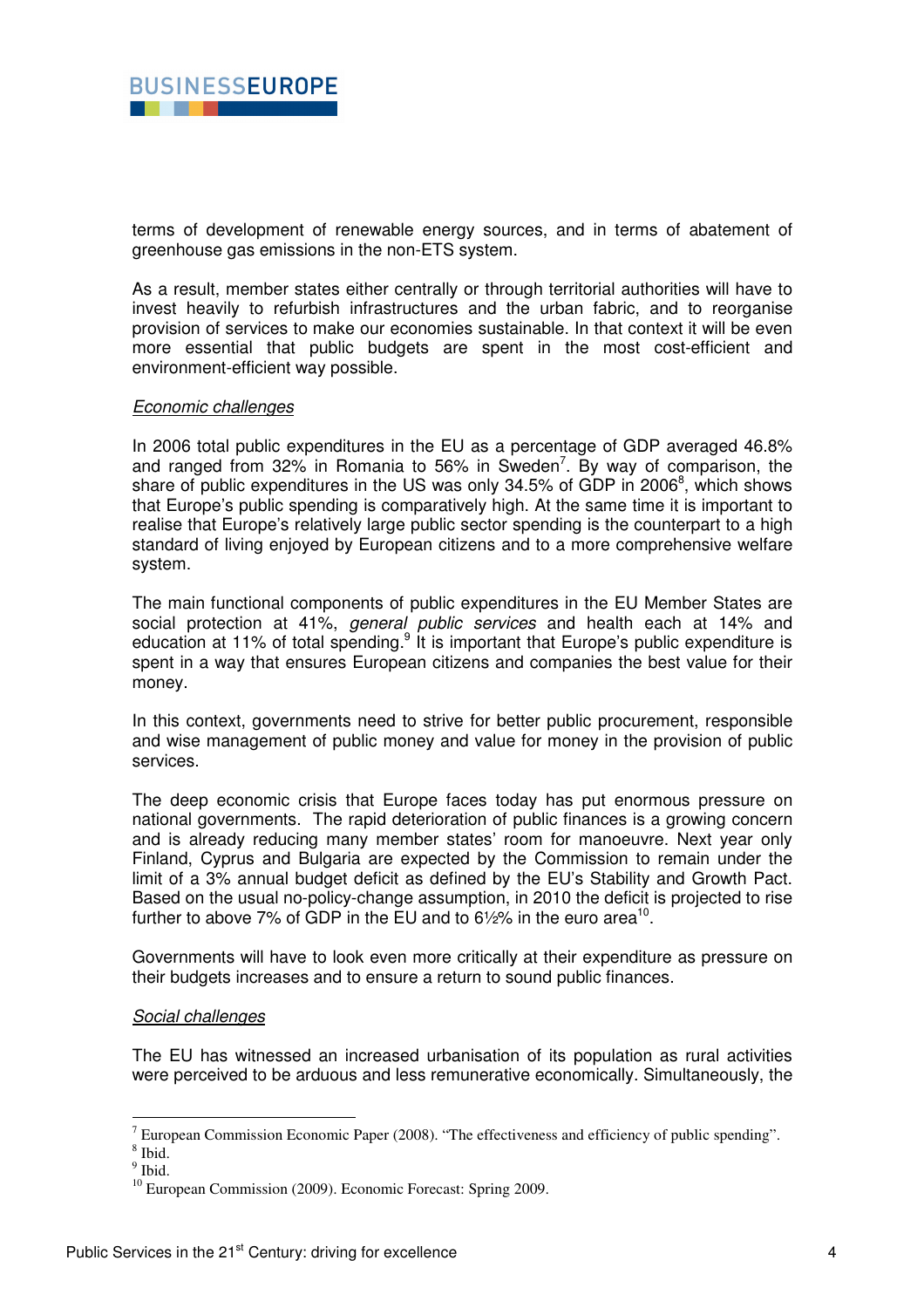

relative well-being of the EU and of some of its more affluent regions has generated migration flows from outside and within the EU.

Europe must now cope with large urban areas of impoverished population, with high rates of unemployment and higher security problems.

The current economic crisis is compounding further unemployment and hitting in particular the young. By 2010, the unemployment rate is expected to reach 11.5% in the euro area and 10.9% in the EU. For the euro area this is a level not seen in several decades.<sup>11</sup> There is a significant risk that new generations will be blighted by chronic unemployment.

# **TOWARDS BETTER COOPERATION BETWEEN THE PUBLIC AND PRIVATE SECTOR IN DELIVERING PUBLIC SERVICES**

The provision of high quality public services must remain at the heart of the EU and national policy agendas. It is an important element of the society's social and economic development. However, in the face of the drastic constraints on public finances, growth and employment and the need for a greener economy, efficiency is becoming more and more critical.

Many of these constraints take their toll at the local level with many opportunities also appearing at local level. Public services will have to set the example and may play a critical part in this overall development.

BUSINESSEUROPE fully agrees with the principle that it is for public authorities to set standards of provision of public services and to choose their mode of delivery (in-house or outsourced). However BUSINESSEUROPE also believes that developing a stronger partnership between the public and private sectors towards the provision of public services is a win-win approach to the many challenges faced by public authorities in managing those services.

By cooperating with the private sector, the public sector can promote quality of service and efficiency savings whilst retaining ownership of the public infrastructure investment and oversight of performance.

Public services are in particular provided at regional and local level. This provides opportunities for SMEs to take part in partnerships with the public sector, either as direct providers or, when a task requires significant financial resources or more global expertise, as members of a consortium.

There are various benefits of better cooperation between the public and the private sector in the delivery of economic public services:

**[Note:** Members are invited to provide success stories and relevant case studies to illustrate the benefits of better cooperation between the public and the private sector and to show how the benefits from private sector involvement are accrued in practice.

 $\overline{a}$ 

<sup>&</sup>lt;sup>11</sup> European Commission (2009). Economic Forecast: Spring 2009.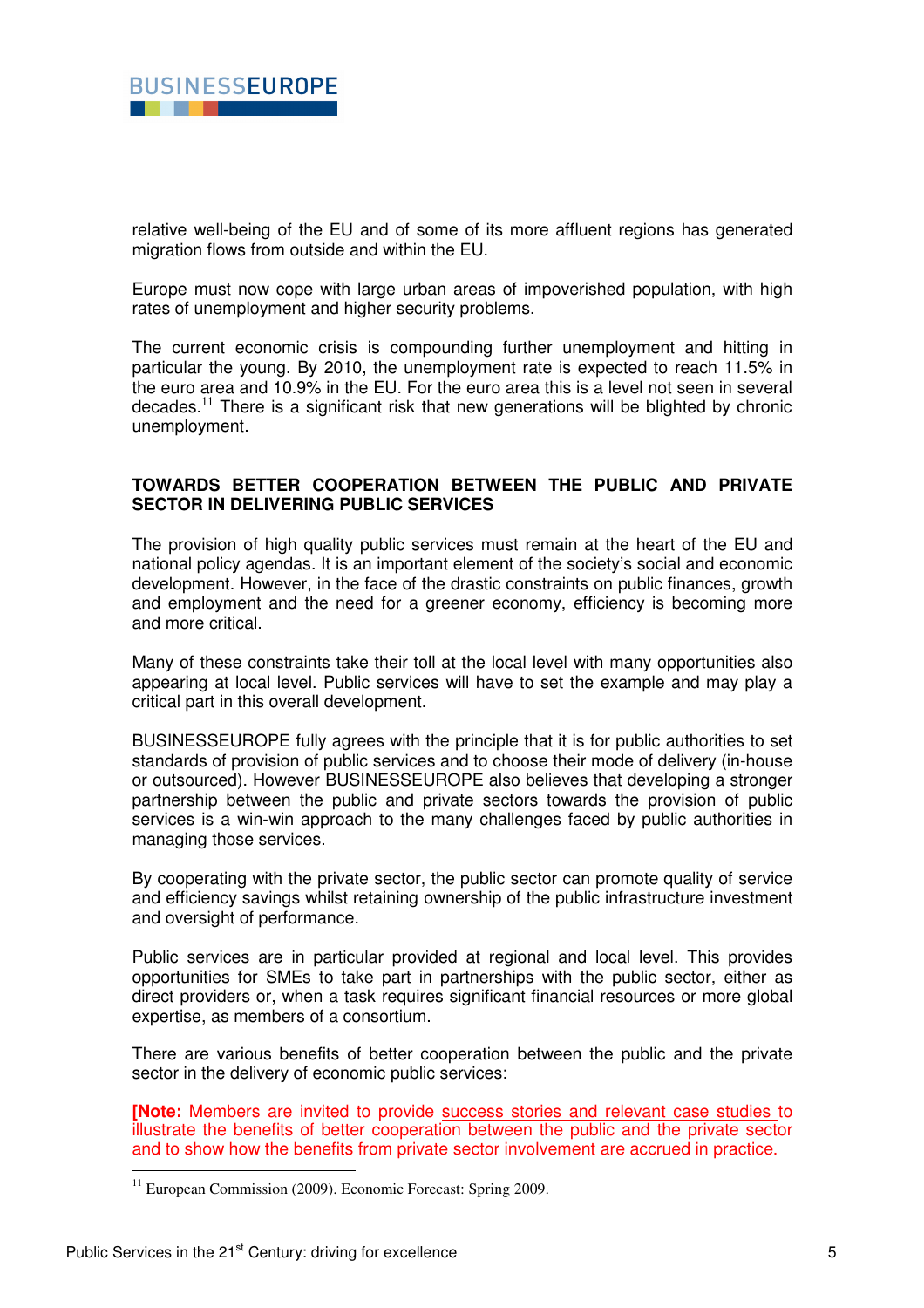

## (PLEASE answer according to the structure provided below each benefit)]

**Better value for money** - The private sector is, in general, efficient and cost-conscious because companies operate in an open and competition-driven market environment. As private companies would have to compete for contracts to deliver public services, they will strive to deliver value for money at a requested quality level.

## **EXAMPLE / CASE**

Challenge:

| The Solution                                                     |
|------------------------------------------------------------------|
| Project:<br>Partners:<br><b>Project Duration:</b><br>Objectives: |
|                                                                  |
| How did it lead to better value for money?                       |
|                                                                  |

**Enforceable quality standards** – As private companies providing a public service seek to develop their business, user satisfaction is central to their strategy. As citizens become more demanding, companies are constantly striving to increase quality. Quality standards will typically be reflected in performance criteria that the private sector will commit to, thus accepting the risks and penalties linked to failure.

# **EXAMPLE / CASE**

Challenge:

…………………………………………………………………………………………………… …………………………………………………………………………………………………….

The Solution

Project: Partners: Project Duration: Objectives: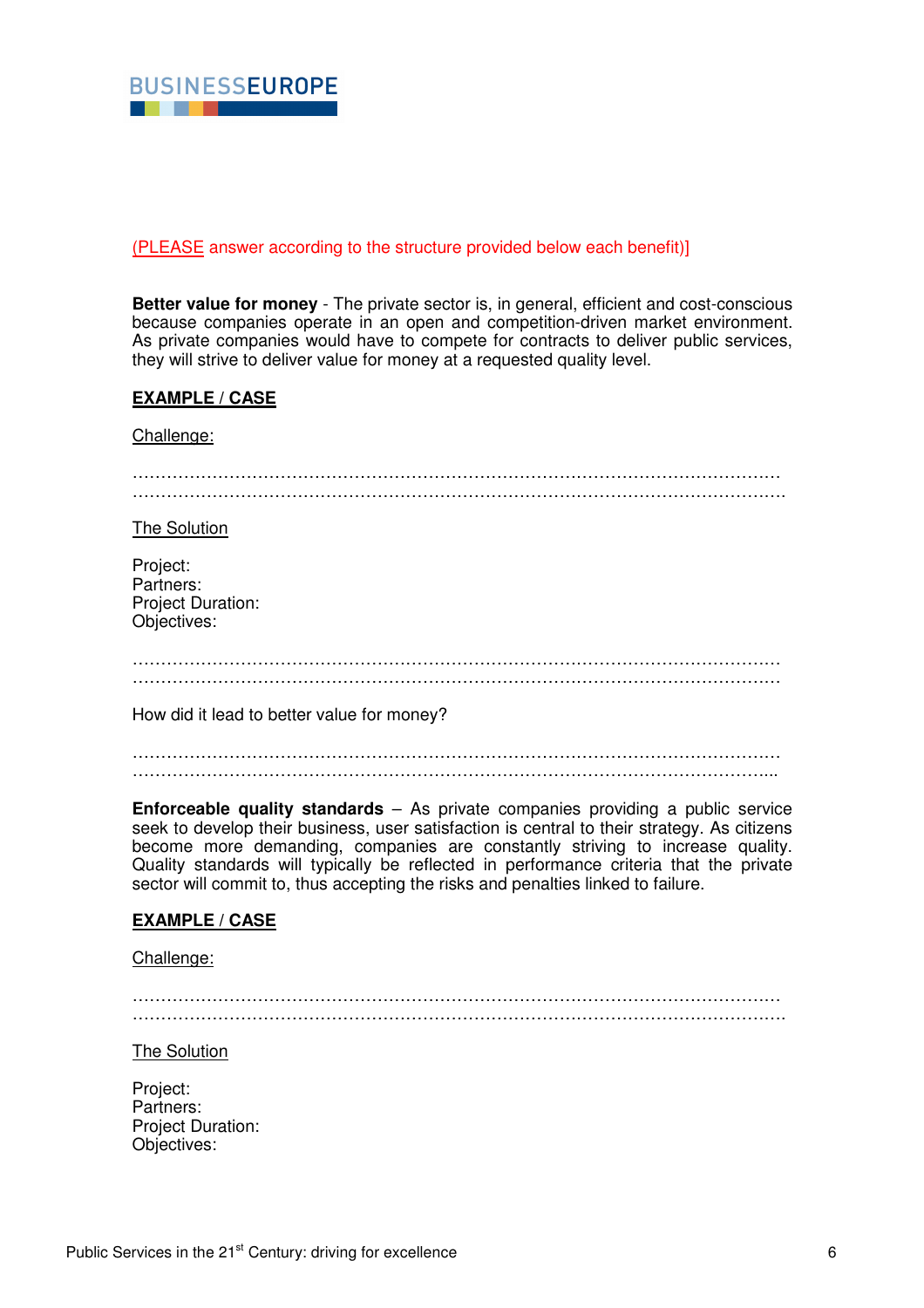

…………………………………………………………………………………………………… …………………………………………………………………………………………………… What enforceable quality standards did the private sector commit to? …………………………………………………………………………………………………… …………………………………………………………………………………………………...

**Wider choice and innovative solutions –** Private providers will put forward alternative approaches supported by their experience and they will promote innovative solutions that give them a competitive edge. They will manage the services to meet technical performance standards and to achieve customer satisfaction, which are the keys to their remuneration. Failure in implementing innovation is their risk.

## **EXAMPLE / CASE**

#### Challenge:

…………………………………………………………………………………………………… …………………………………………………………………………………………………….

The Solution

Project: Partners: Project Duration: Objectives:

……………………………………………………………………………………………………

How did it lead to wider choice and what innovative solutions were used?

…………………………………………………………………………………………………… …………………………………………………………………………………………………...

**Performance oriented management –** Partnerships between the public and private sectors should be geared at providing optimised solutions to global public need; they should be results-oriented. The objectives pursued can be underpinned by performance criteria that would be built into contract including environmental performance targets. For instance, the management/operation of public transportation services could promote increases in usage as a performance criterion, in as much as a quality public service will help abate pollution and reduce energy use.

# **EXAMPLE / CASE**

#### Challenge:

…………………………………………………………………………………………………… ……………………………………………………………………………………………………. The Solution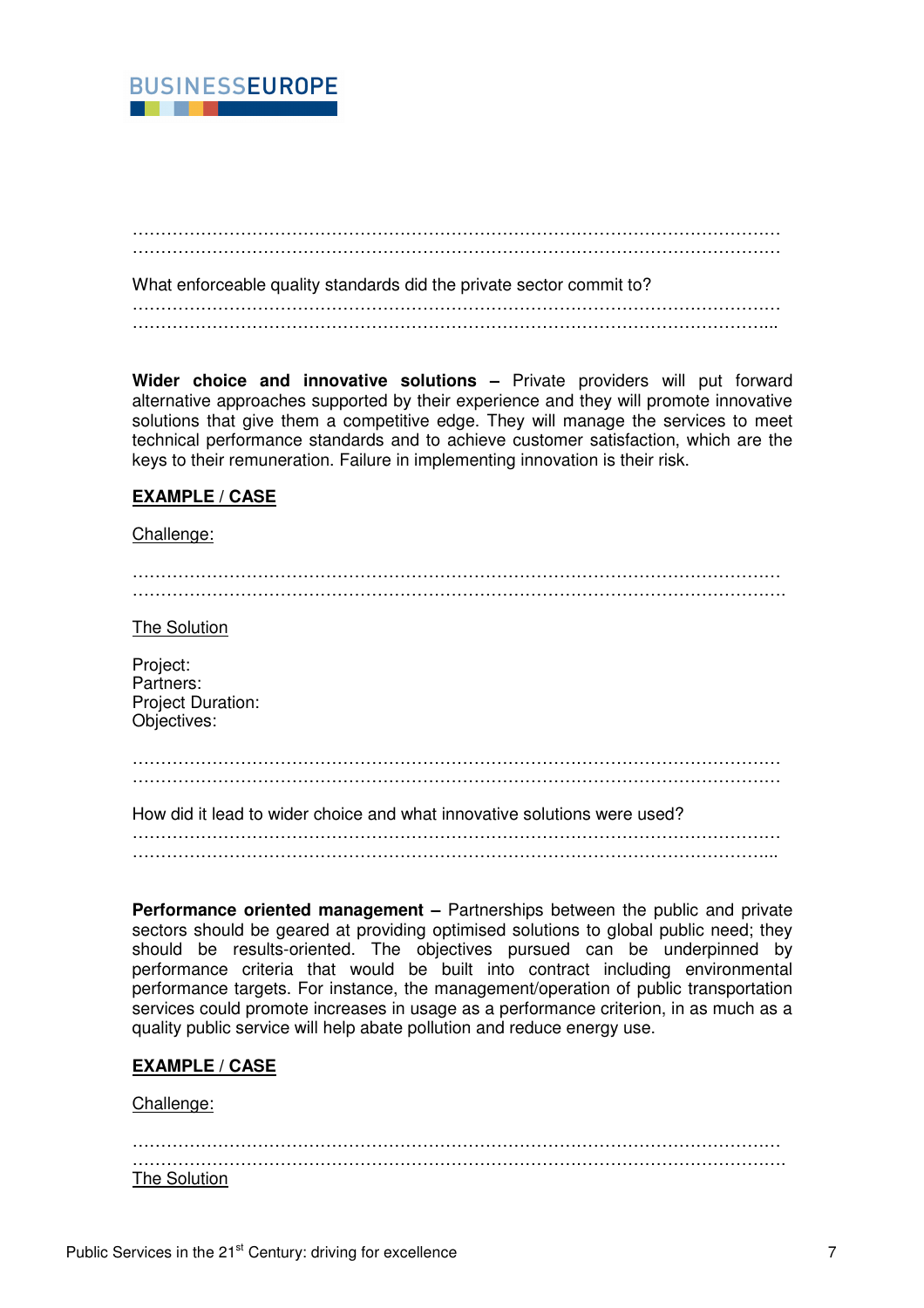

Project: Partners: Project Duration: Objectives:

## …………………………………………………………………………………………………… ……………………………………………………………………………………………………

How did it lead to more performance-oriented management?

…………………………………………………………………………………………………… …………………………………………………………………………………………………...

**Socially responsive partnerships** – Contracts with the private sector to operate existing public services can fit the social environment and policies of the public sector in a flexible manner, in relation for instance to staff employment, or tariff structures .These contracts can be and often are predicated on a no redundancy policy. Moreover, specialised service companies operating in the wider market are likely to have progressive training policies and to improve the qualifications of their employees.

# **EXAMPLE / CASE**

Challenge: …………………………………………………………………………………………………… ……………………………………………………………………………………………………. The Solution Project: Partners: Project Duration: Objectives: …………………………………………………………………………………………………… …………………………………………………………………………………………………… How did it lead to socially responsive partnerships? …………………………………………………………………………………………………… …………………………………………………………………………………………………...

**New sources of financing and risk allocation** – Where public budgets are under pressure and when investment is required, partnership agreements may provide a way of channelling (additional) private funding into public infrastructure and services.

All partnerships are predicated on a split of risks between the public and private sectors. When an investment is involved, risk-sharing also applies. Under certain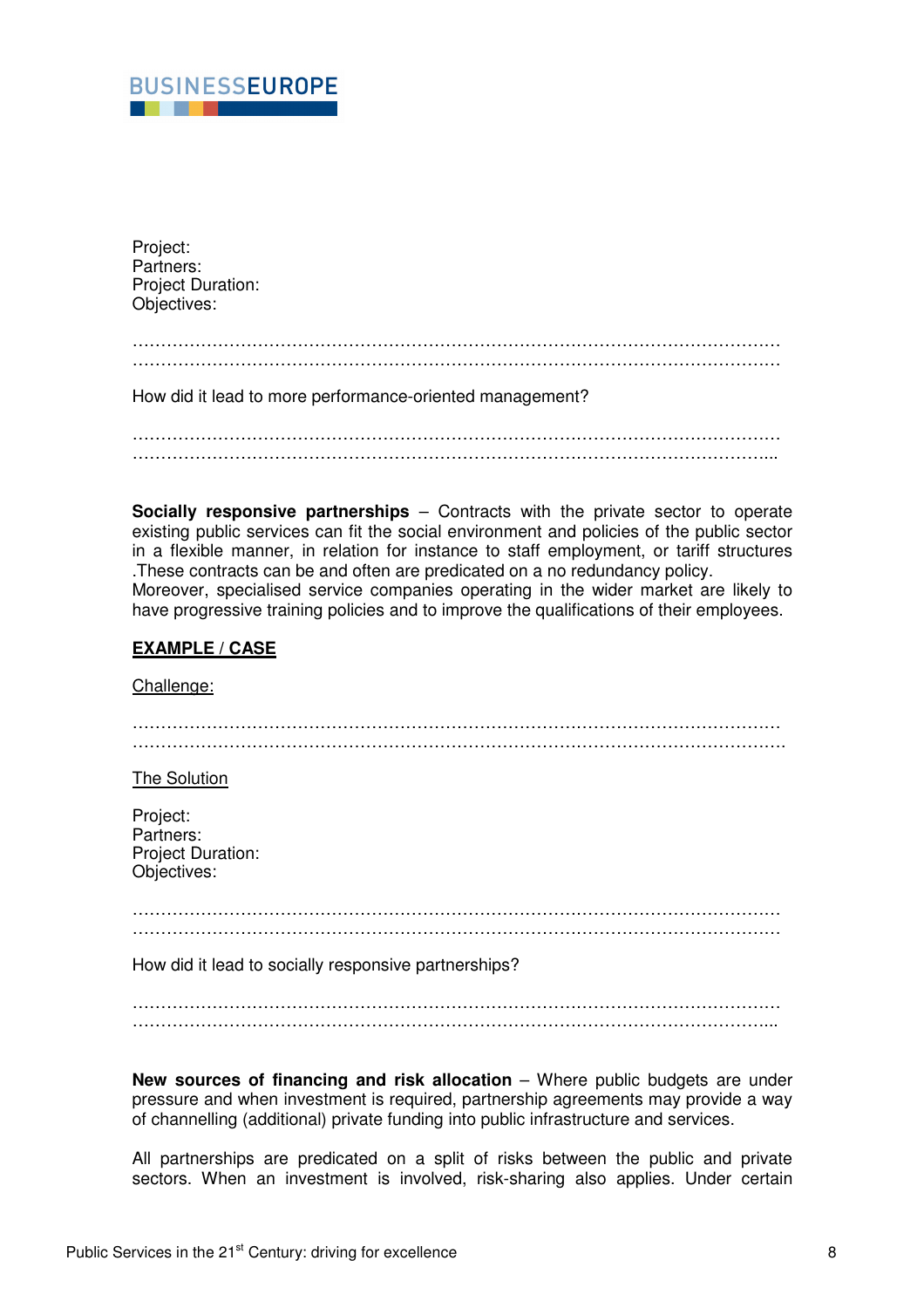

circumstances, the risk split may be such that the privately secured financing does not have to be accounted for in the public debt.

# **EXAMPLE / CASE**

#### Challenge:

…………………………………………………………………………………………………… …………………………………………………………………………………………………….

The Solution

Project: Partners: Project Duration: Objectives:

…………………………………………………………………………………………………… ……………………………………………………………………………………………………

How did it lead to new sources of financing and risk allocation?

……………………………………………………………………………………………………  $\mathcal{L}^{(n)}$ 

# **BUSINESSEUROPE'S RECOMMENDATIONS FOR ACHIEVING EXCELLENCE IN PUBLIC SERVICES**

BUSINESSEUROPE strongly believes that stronger cooperation between the public will improve the provision of quality public services in the EU.

It is an approach that is fully consistent with the Lisbon Agenda as it can combine successfully a drive for efficiency and competitiveness with the pursuit of environmentally-friendly solutions to development; and it is respectful of society's aspirations for customer satisfaction and quality of employment. It can also help mobilise additional private funding in support of EU infrastructure needs.

BUSINESSEUROPE believes that the transition to a greener economy as well as the aftermath of the economic crisis make it urgent to sort out any obstacles to the development of such public-private cooperation. The decision on how to pursue the provision of public services belongs unequivocally to public authorities.

In light of the above, BUSINESSEUROPE calls on the EU and national authorities to pursue the following actions:

 $\triangleright$  Promote a holistic culture in the management of public services and infrastructures that focuses on result-oriented strategies, performance targets and innovation including a better use of ICT.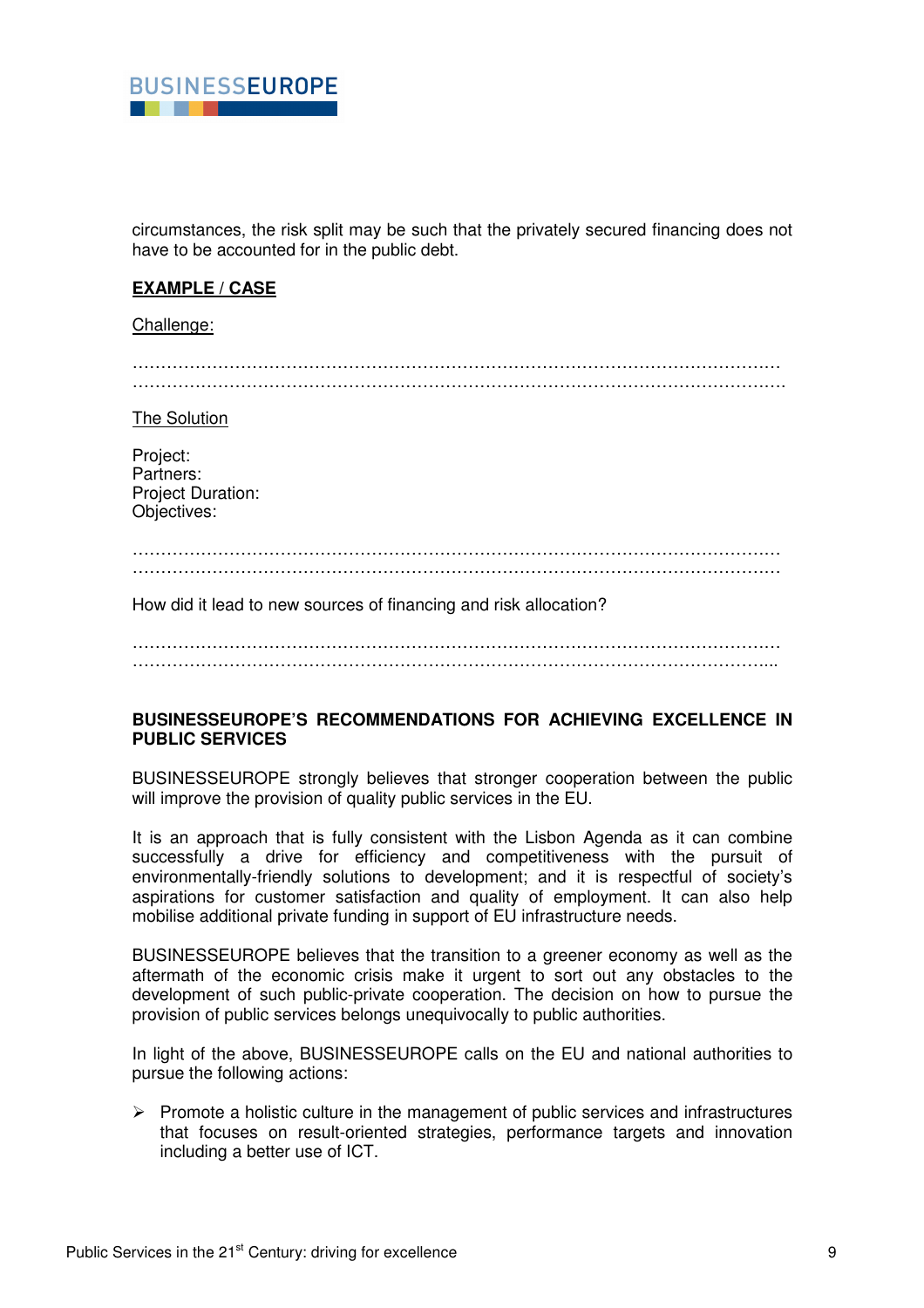

- $\triangleright$  Encourage partnership approaches and ensuring fair treatment of the private sector in the delivery of public services. All factors of distortion, such as differential tax treatment, should be identified and sorted out at Community or national levels.
- $\triangleright$  Ensure equality of access to European or national funding for public authorities regardless of how they organise the provision of public services (through a public or private entity).
- $\triangleright$  Secure more transparency and better enforcement of the applicable legal framework. The existing legal framework is adequate; and the European Commission's efforts to clarify it where appropriate are very welcome. In this context, public authorities should also play their role in ensuring transparency in the current legal framework.
- $\triangleright$  Exchange best practices in terms of partnerships between the public and private sectors. Use the European Public Private Partnerships Expertise Centre (http://www.eib.org/epec/about/), EPEC, as a platform to identify obstacles to the implementation of partnerships and to spread best practice.
- $\triangleright$  Develop awareness of the various tools for public-private partnership and promoting use of the existing instruments available such as those promoted by the European Investment Bank (EIB).
- $\triangleright$  Design and implement programmes aimed at building capacity within public authorities to develop partnerships with the private sector. For example, providing supporting expertise through JASPERS for large infrastructure projects requiring EU funding.
- $\triangleright$  In the framework of the preparation of the forthcoming EU Financial Perspective (2014-2020), carry out a thorough and realistic analysis of EU investment needs in the field of public infrastructure induced by EU regulation, the adaptation to climate change and the shift to a greener economy. In that context, carry out an assessment of potential sources of financing including funding by pension or insurance institutions.

\* \* \*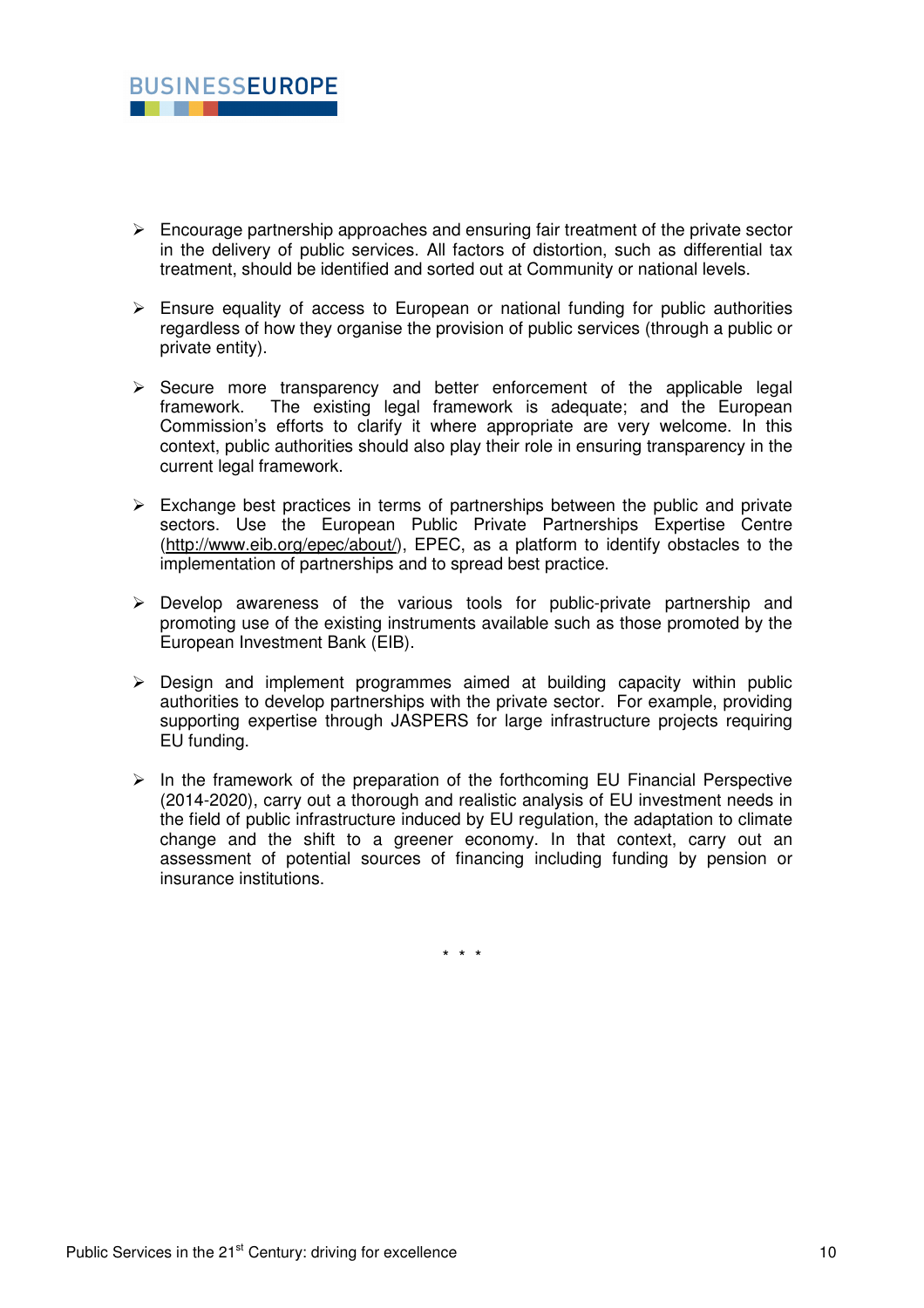

**Bibliography** [for information not to be included in the final text]

BUSINESSEUROPE Position Papers / Minutes

Clifton, J. & Diaz-Fuentes, D. (2008). Munich Personal RePEc Archive, University of Cantabria. "Evaluating EU policies on public services: a citizens' perspective".

Committee of the Regions (2004). "Services of general interest in Europe".

Eurobarometer 219 (2005) "Consumers opinions on Services of General Interest".

Eurobarometer 260 (2007), "Consumers opinions on Services of General Interest" EC, 2007b, "Horizontal evaluation of the performance of network industries providing SGEI".

European Commission (2004). White Paper on services of general interest [COM(2004)374]

European Commission (2007), Communication of General Interest [COM(2007)725]

European Commission Economic Paper (2007) "Steps towards a deeper economic integration: the Internal Market in the 21st century. A contribution to the Single Market Review".

European Commission Economic Paper (2008). "The effectiveness and efficiency of public spending".

European Commission (2009). Economic Forecast: Spring 2009.

European Commission (2007). Application of State aid rules to public service compensation for services of general economic interest 20.11.2007. Frequently asked questions.

European Commission (2009), Communication, Ageing Report 2009 [COM(2009)180/4]

European Commission (2009), Communication, Towards a comprehensive climate change agreement in Copenhagen [COM(2009) 39]

European Commission Decision on the application of Article 86(2) to State aid in the form of public service compensation granted to certain undertakings entrusted with the operation of services of general economic interest.

Community framework for state aid in the form of public service compensation.

Commission Directive 2005/81/EC amending Directive 80/723/EEC on the transparency of financial relations between Member States and public undertakings.